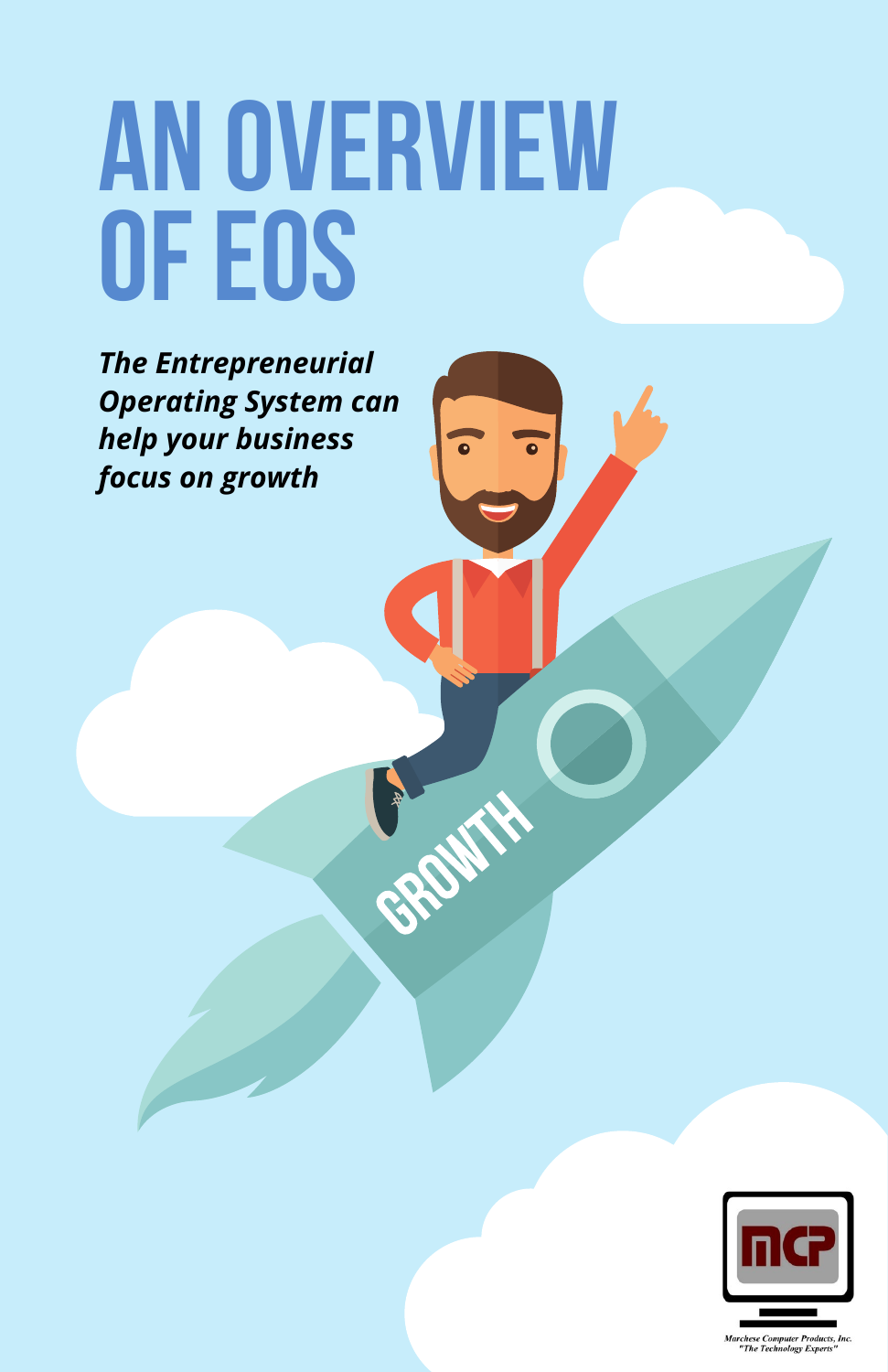### **As IT professionals, the concept of an operating system is a basic principle for us.**

**Without Windows, macOS or even iOS, our devices wouldn't run.**

#### **But what about an operating system for your business? Is that a crazy idea?**

No, it's not. If you think of an operating system as the fundamentals of how you want your business to operate, it makes perfect sense.

#### **That's where EOS comes in.**

Have you heard of it before? EOS - or the Entrepreneurial Operating System - is a framework to help optimize how your business runs.

EOS has the potential to become the very core of your business, helping everyone to understand what they should be doing, and why.

> It's something that we feel not enough business owners are aware of. And while there may not be a direct link between EOS and your technology, we feel it could become an important tool in your business's growth and development.

**This guide is your introduction to EOS, so you can see if it's right for you.**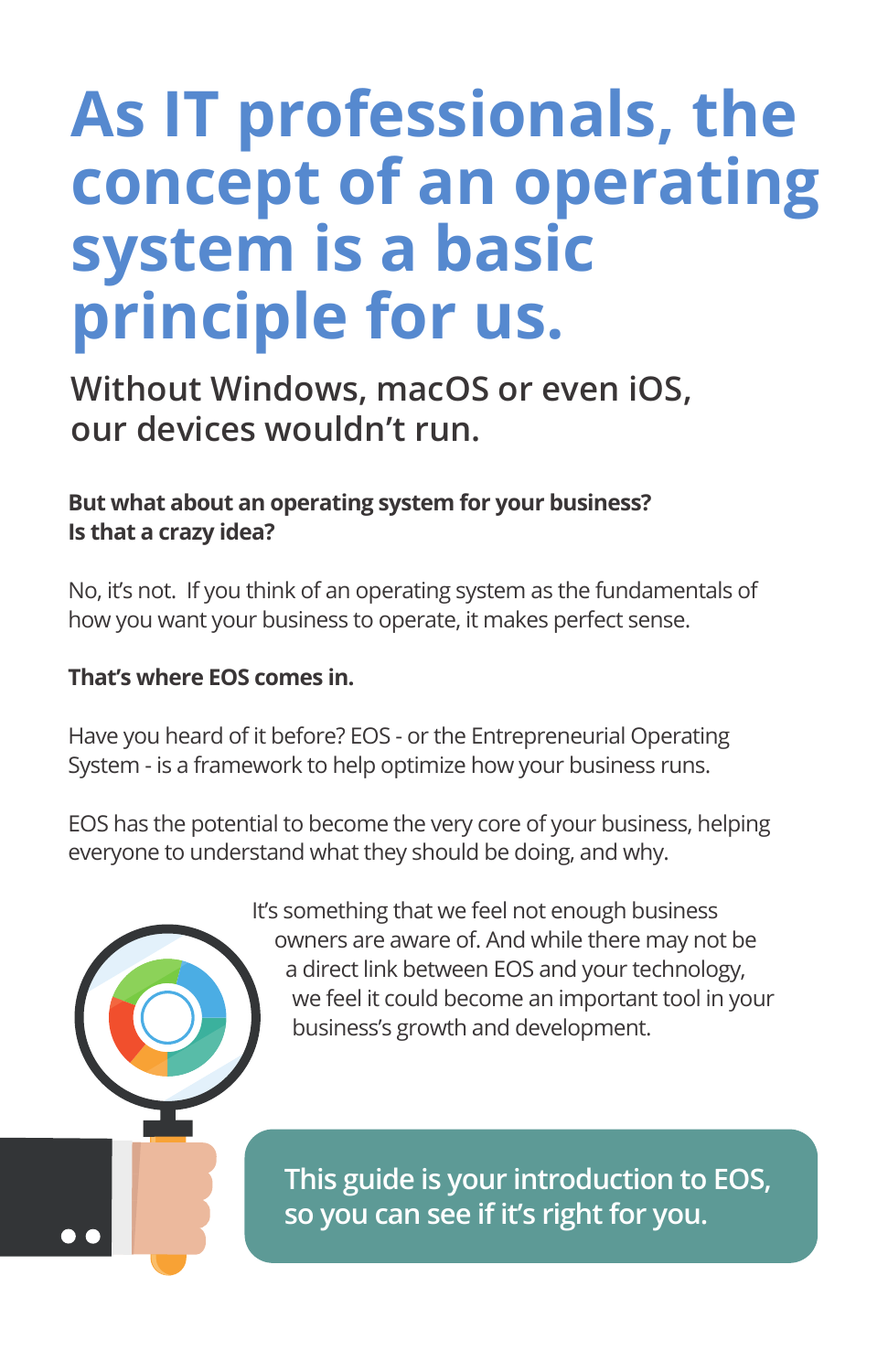## **What is EOS?**

**EOS was designed and developed by Gino Wickman when he was just 21. He noticed that many of his fellow entrepreneurs lacked confidence and made mistakes when making business decisions.**

He created EOS as a way of empowering business owners to take control of their companies in the right way, which would then allow them to take risks with confidence.

The model differs from others because it can be used by any business in any sector, anywhere in the world.



There are six key components that you focus on, in the right order (we'll look at them in a moment). These allow you to strengthen your business, prime it for growth, and make sure everyone in the business understands their role and the part they play in the business's success.

#### **The program has a heavy focus on a comprehensive business strategy, as well as management theories which help you:**

- See the best way of doing what you want to do
- Keep control of your business
- Make fewer mistakes along the way

Before any business gets started with EOS, your whole team should read Gino Wickman's book Traction. This will help everyone understand exactly what needs to change, and more importantly, why. It helps everyone to realize their role in the change and why everyone must pull together.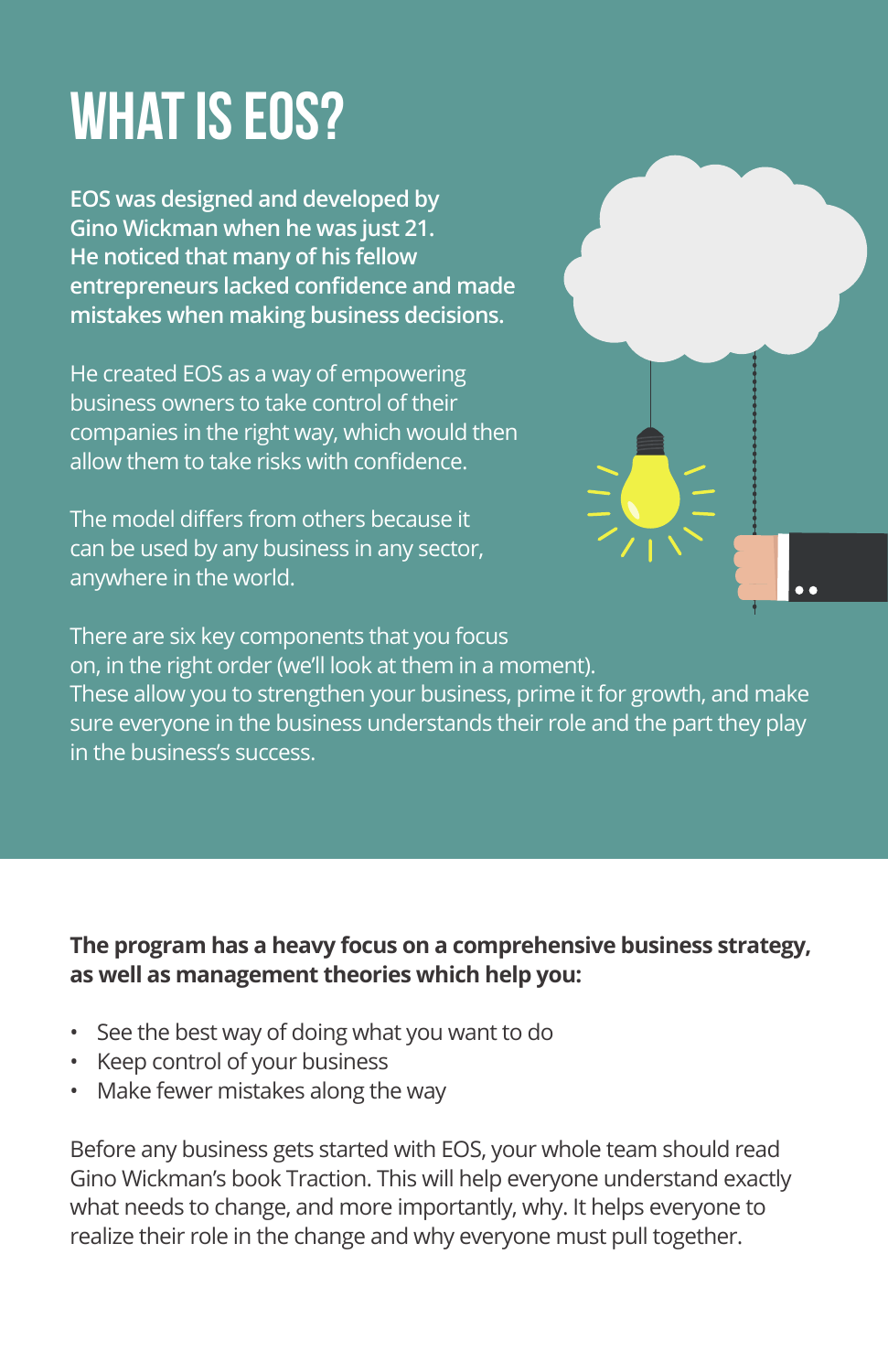# **The 6 key components**

**EOS focuses on 6 key components that will help you get the most out of the program and see the best results from your work. Each component must be followed for the highest chance of success.**

#### **VISION**

As we've mentioned, you need to get everyone in the business on board. The entire team needs to know where the business is going and how you're going to get there.

#### **PEOPLE**

You can't achieve great vision without great people. Surround yourself with a great team from the top to the bottom.

#### **DATA**

You must reduce the business down to a simple set of numbers that will give you the exact view of where you are, at a very simple, straightforward level.



**It's only when these first three components are strong that you are able to develop an open, honest business. You can't move on to the next three components until you've made everything visible, allowing you the right focus for the next steps.**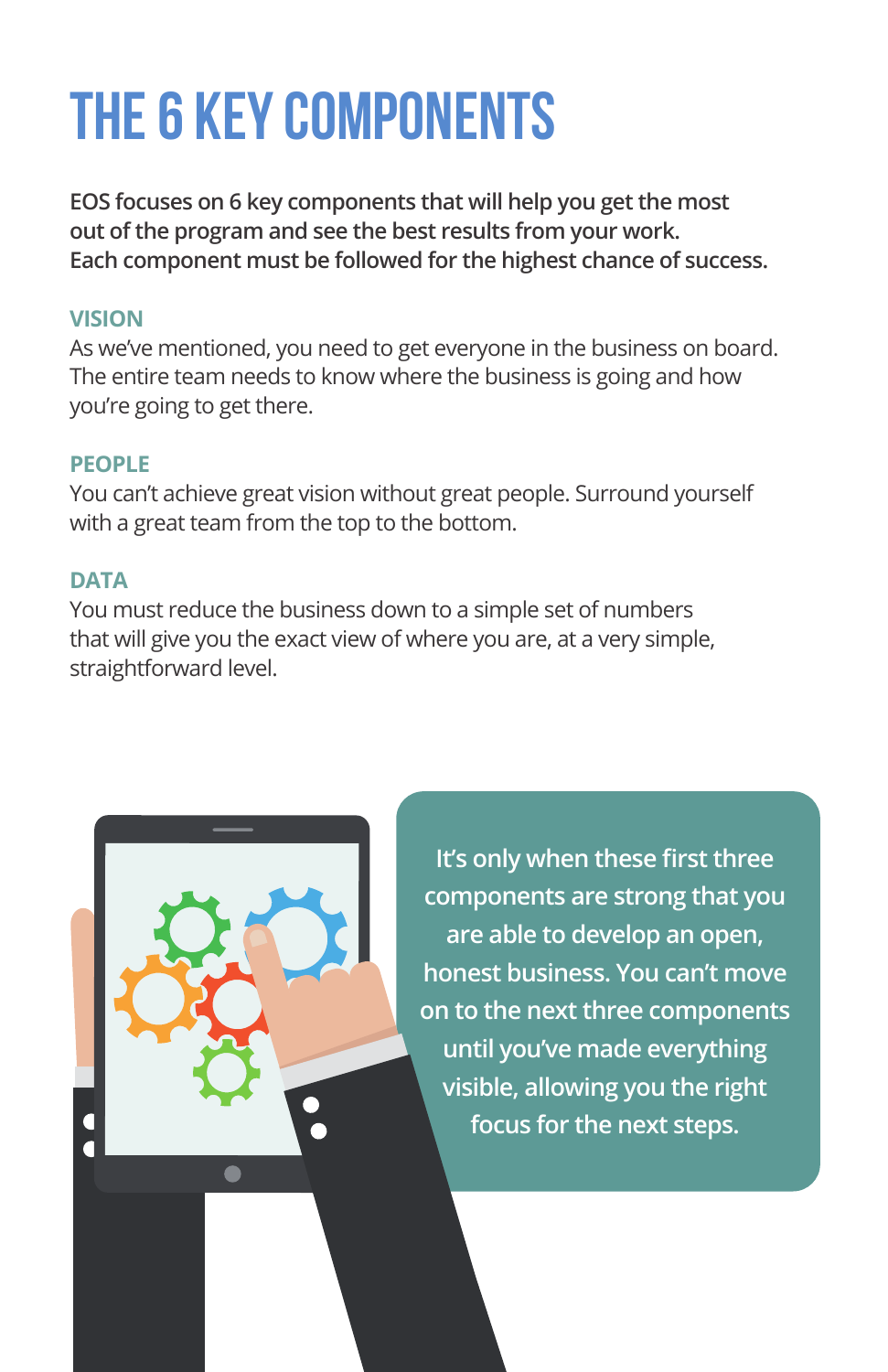#### **ISSUES**

You'll become excellent at problem-solving, making sure that business issues disappear for the long-term rather than temporarily.

#### **PROCESS**

You'll learn to systemize your business by identifying and documenting all of its core processes. These define the way you run the business, so you need to create consistency and scalability.

#### **TRACTION**

This step allows you to bring discipline and accountability to your people. Everyone should know what they're supposed to be doing, and what will happen if they don't.

### **Principles**

**While the key components tell you what you'll gain from using EOS, the principles tell you how you'll get there.** 

#### **STRATEGY**

Your first step is to create a plan for how to run your business. Yes, you probably have a good idea how to run your business already. But this will look at what you want to accomplish, who will be involved in helping, and what resources you'll need.

#### **EXECUTION**

Of course, when you have a plan, you'll need to understand how to execute it. This stage helps ensure every new idea in your strategy has been well thought out in order to prevent you making mistakes. Careful consideration means your strategy will have the very best chance of success.

#### **CONTROL**

The other thing you need is the right control mechanisms and business operating tools. This gives everyone clear guidelines what they should be doing and what will happen if tasks aren't completed properly.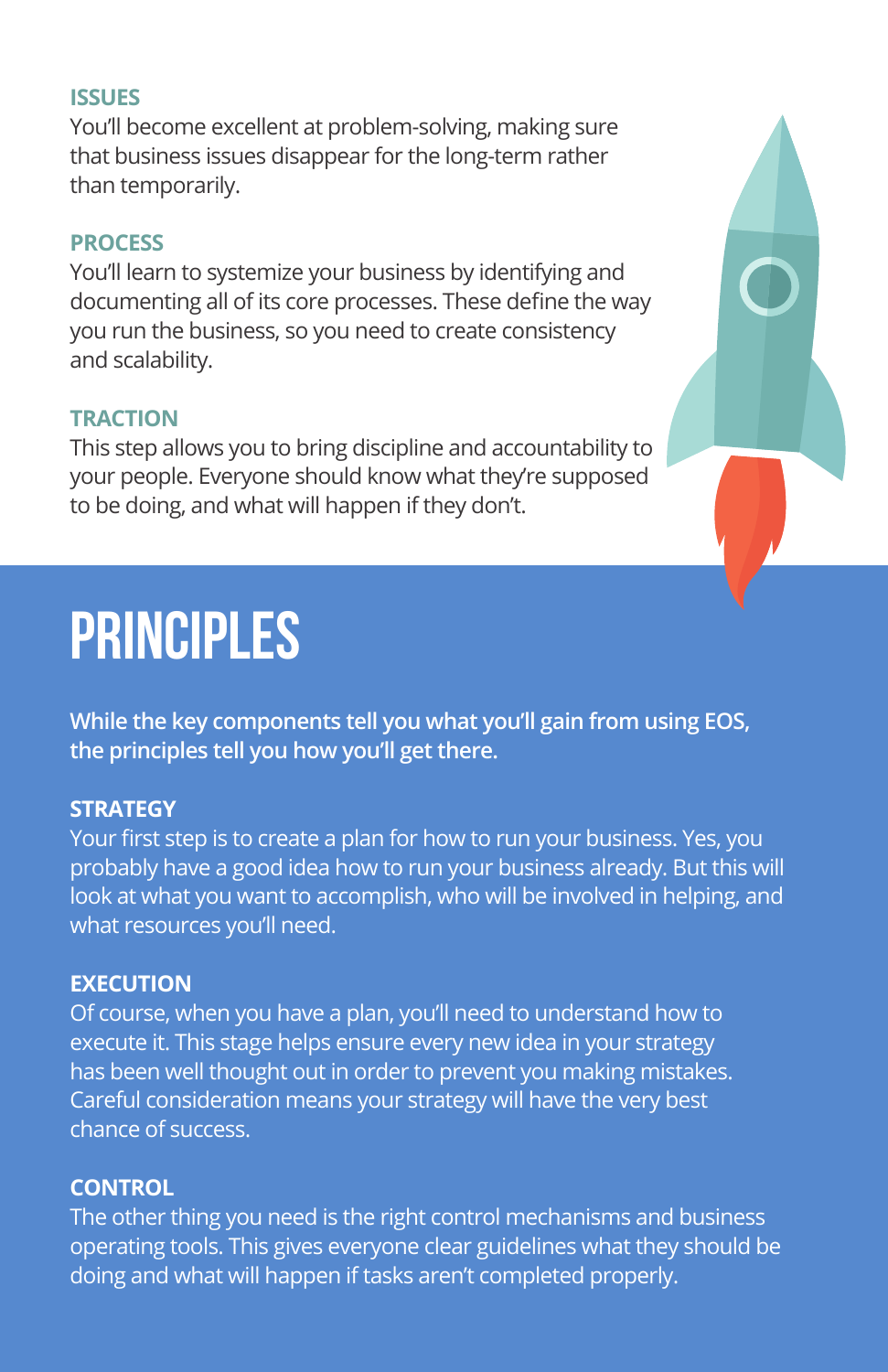# **Your initiatives**

**As part of your strategy, you'll be setting goals and initiatives.** 

**These may be for yourself, or for the wider business to get involved with.**

Whatever the initiative, it should be broken down depending on its size and the commitment needed to complete it.

#### **BOULDERS**

These are your big initiatives that will take the most time. A good example of a boulder would be a new product or service that you'd like to introduce.

#### **ROCKS**

These are the medium-sized initiatives. They take up some time, but they're not necessarily enormous tasks that need huge teams and months to develop. An example may be creating an app or refreshed website for your business.

#### **PEBBLES**

Yes, you've guessed it, these are the smallest of your initiatives. Things that you need to get done but that won't be all-consuming. A new hire might fall into this category.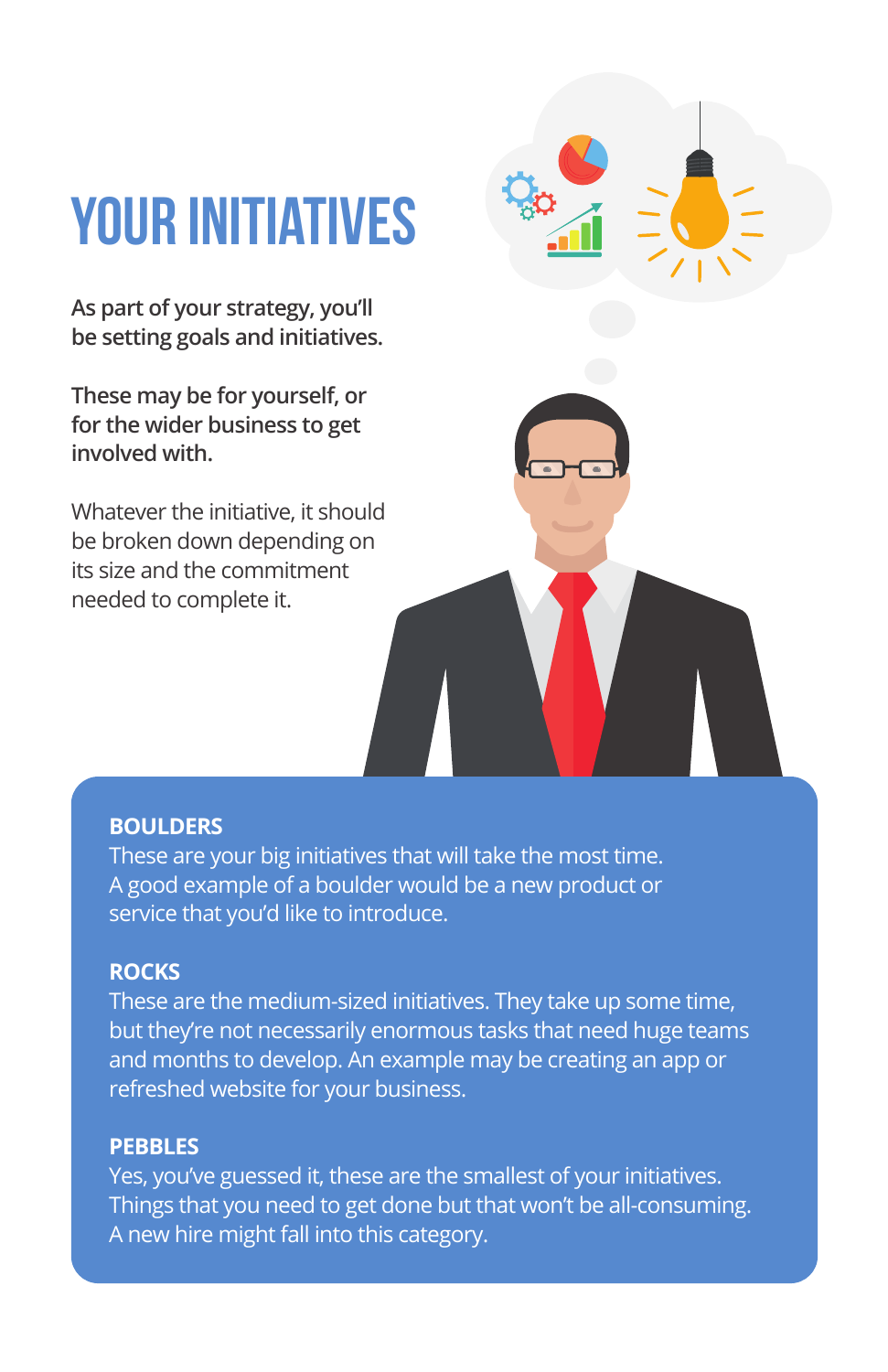## **Your people**

**We all know that a business is nothing without its people. In EOS, there are three roles that are absolutely vital if you want success. You'll need to carefully consider who takes on which role, as well as anything they might need from you in order to fulfil the role to the best of their ability.**

#### **THE VISIONARY**

Ideally, this will be your role as the business owner. It involves coming up with new ideas for products and/or services your business can offer. The operators – your team – are there to support you by being experts at their jobs and helping to bring your ideas to life.

#### **THE LEADER**

The leader's role is to support the visionary to reach their goals as both an entrepreneur and at an operational level. They will provide support as and when its required, and take on an innovator role, too.

#### **THE INTEGRATOR**

This role is designed to unite the visionary and the leader. They should have a wealth of experience to provide support that helps with real, measurable business growth.

Your main consideration is to understand how your whole team will fit together to make sure each area in your strategy gets the right support at the right time.

**However, it's also important that your people are given the right level of autonomy throughout the process. This can be a delicate balancing act, but when you have the right people in the right roles, navigating the rest shouldn't be too difficult.**